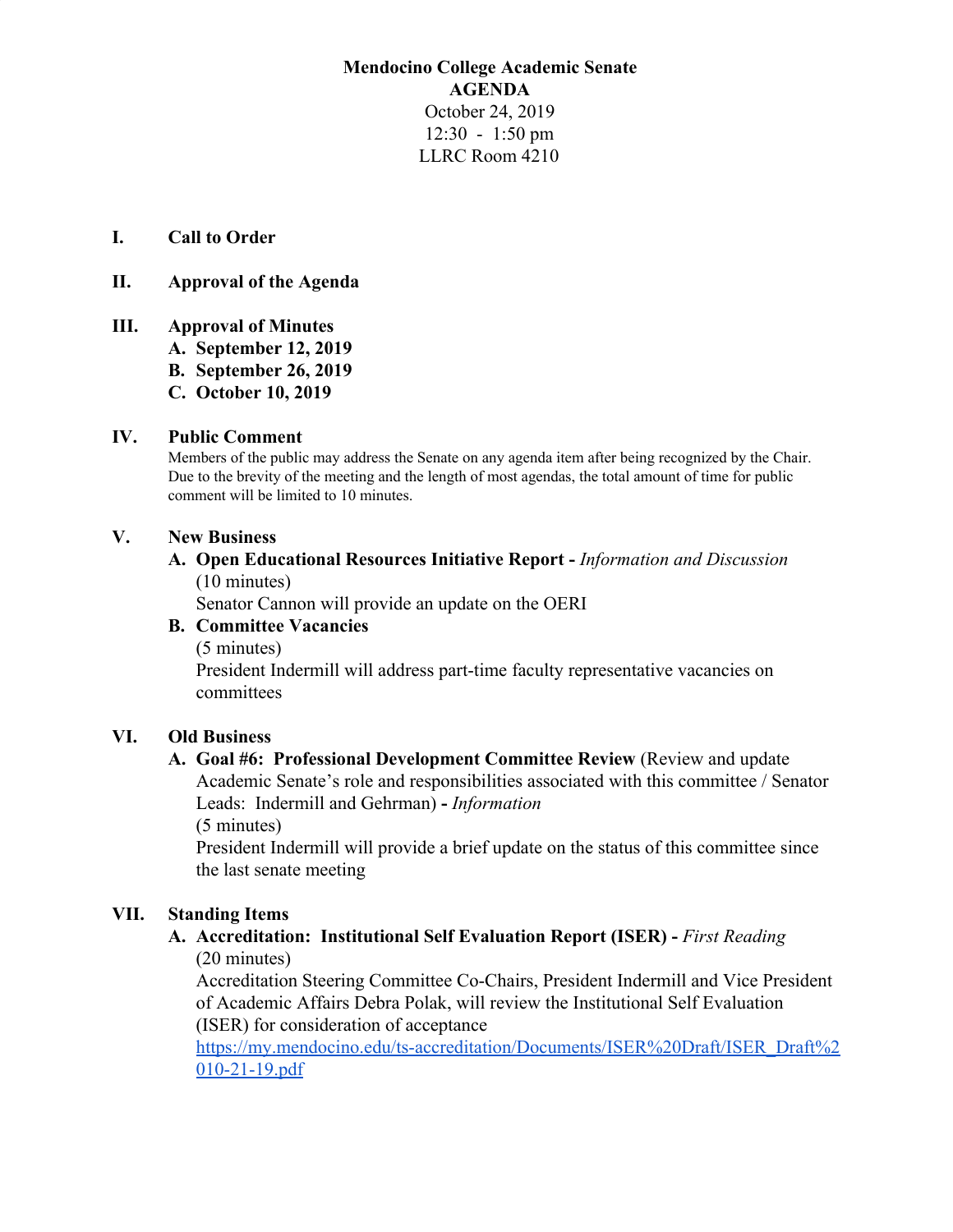## **B. Guided Pathways -** *Information*

(5 minutes) President Indermill will provide an update on work related to Guided Pathways **C. AB 705 -** *Information* (5 minutes) President Indermill will provide an update on work related to AB 705

# **VIII. Reports**

**A. Senator Reports** (10 minutes) Senator Cannon will provide a report as information **B. Academic Senate President's Report** (5 minutes)

A report will be provided as information

## **IX. Open Forum**

Members of the public, as well as senators, may address the senate with comments that are within the purview of the Academic Senate. The total amount of time allotted will be determined and announced by the chair based upon the scheduled adjournment time.

## **X. Adjournment**

Fall 2019 Future Meetings November 7 \*\* / November 14 / December 5 (\*\*Faculty Meetings)

\*\*\*\*\*\*\*\*\*\*\*\*\*\*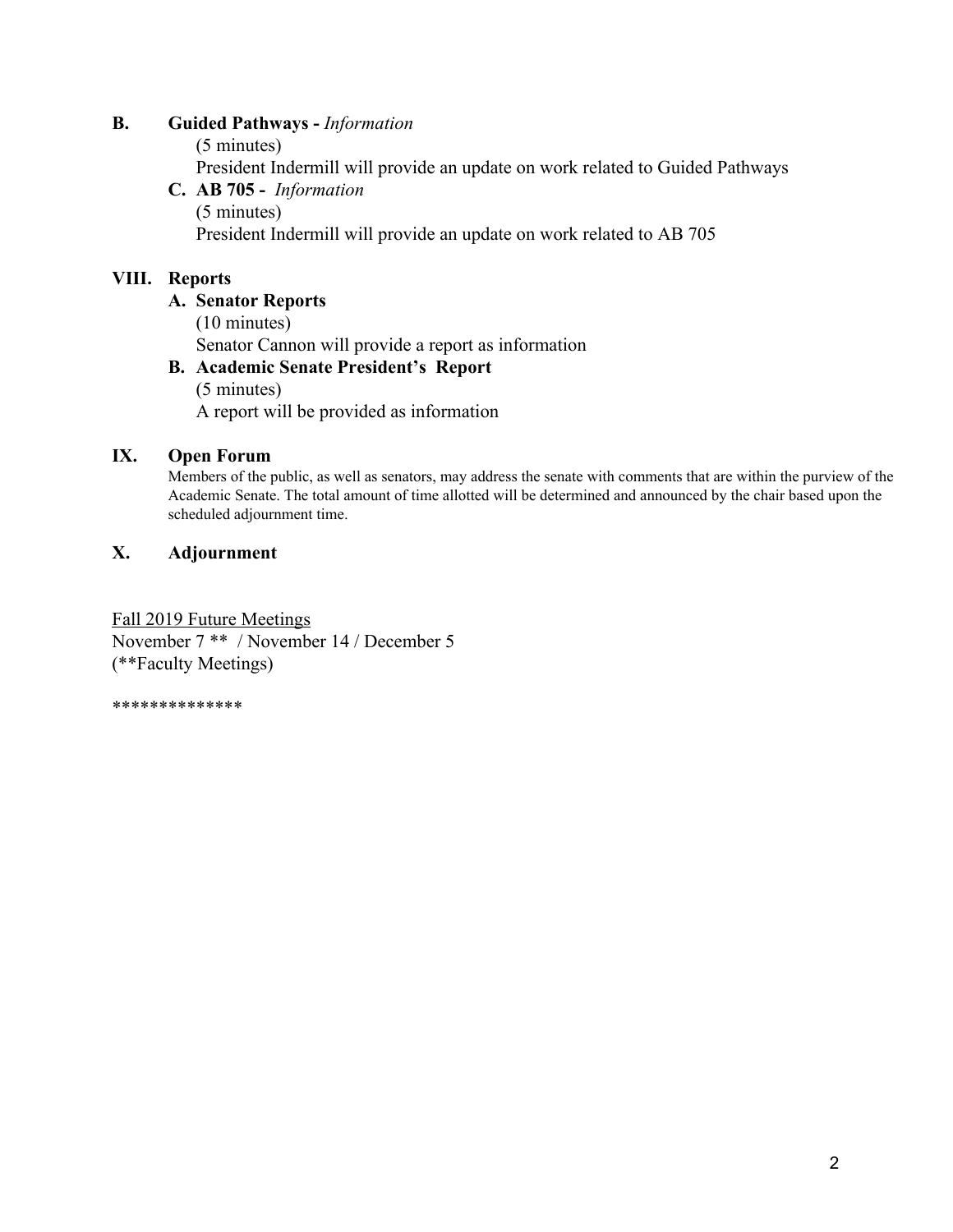# **Open Education Resource Initiative (OERI) Report Senator Taylor Cannon**

- OERI can be used as a flex opportunity at the college. The ASCCC OER Liaison can come out and do presentations on information or platforms options that can be used to create OERI materials for students on our campus.
- There are various funding opportunities to help create OERI materials at the college through the initiative. If you are interested, please email  $t$ cannon $\omega$ mendocino.edu for more details. An email from ASCCC was forwarded to all faculty concerning this on October 20, 2019 that included the application packet and previously approved OER funded project. These attachments are included in this report.
- There is a new tiny URL for the OERI Canvas Website tinyurl.com/ASCCC-OpenEd. This will take you directly to ASCCC website for communications and resources around open-source and zero-cost textbooks, assignments and activities. Any faculty or administrator can sign-up to receive notifications and updates from the OERI canvas site.
- Attached is a summary of the projects The ASCCC OERI funded at the end of the last academic year. All work will be peer-reviewed upon completion and prior to sharing. They anticipate making these resources available early in 2020.
- SB 1359 (Zero-Cost Textbooks designations) Implementation Survey Needs to be completed by October 25, 2019. This is in regard to use of Openstax and other textbooks that are no costs to the student. The survey is mainly to ask about how our institution is identifying and providing designations for courses that have zero-costs textbooks. The OERI Liaison is awaiting guidance from the academic senate president on the best ways to proceed before completing the survey by the deadline of Friday October 25, 2019.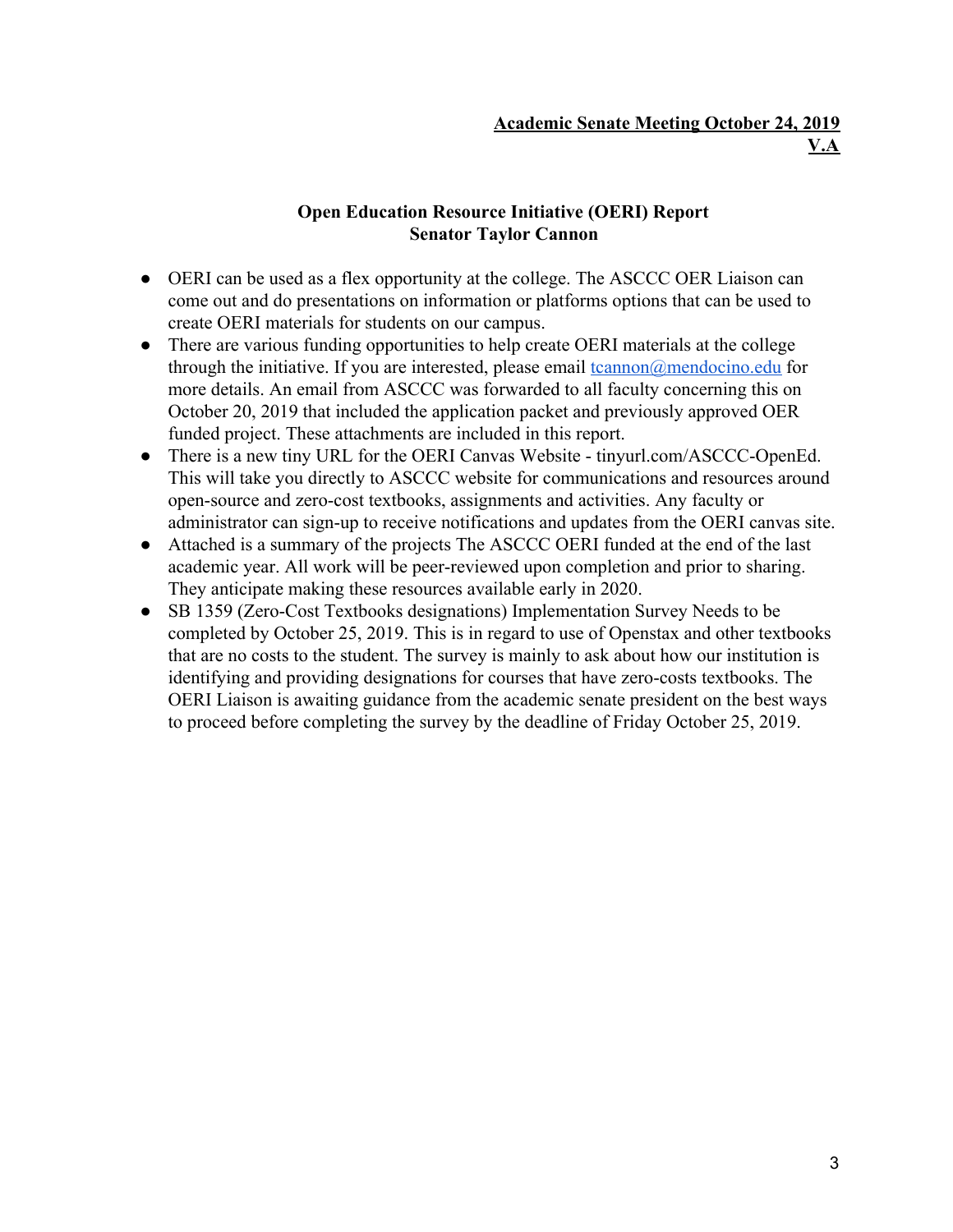## **Academic Senate Meeting October 24, 2019 VIII.A**

#### **Senator Report**

Part Time Faculty, Taylor Cannon: Senator's Report for October 24th, 2019

- 1. OERI (Open Education Resources) Liaison Resource for Materials from ASCCC:
	- a. OERI as a flex opportunity at the college. The ASCCC OER Liaison can come out and do presentations on information or platforms options that can be used to create OERI materials for students on our campus.
	- b. There are various funding opportunities to help create OERI materials at the college through the initiative. If you are interested, please email tcannon@mendocino.edu for more details. An email from ASCCC was forwarded to all faculty concerning this on October 20, 2019.
	- c. There is a new tiny URL for the OERI Canvas Website tinyurl.com/ASCCC-OpenEd. This will take you directly to ASCCC website for communications and resources around open-source and zero-cost textbooks, assignments and activities.
	- d. Attached is a summary of the projects The ASCCC OERI funded at the end of the last academic year. All work will be peer-reviewed upon completion and prior to sharing. They anticipate making these resources available early in 2020.
	- e. SB 1359 (Zero-Cost Textbooks designations) Implementation Survey Needs to be completed by October 25, 2019. This is in regard to use of Openstax and other textbooks that are no costs to the student. The survey is mainly to ask about how our institution is identifying and providing designations for courses that have zero-costs textbooks.
- 2. Native American Heritage Celebration Thursday November 14, 2019 from 4:00pm to  $7:00$ pm:
	- The planning committee requested senate faculty to reach out to their constituents to see if any departments are interested in being involved in Native American Heritage Celebration. This could be to promote your department programs or some other involvement such as a live demonstration or activity.
- 3. I would like to request a future discussion item on an agenda about the possibility of having remote options for committee attendance using CCC Confer from Zoom or another free platform. This would allow for more part time faculty participation from our centers, without the need to commute to the Ukiah campus.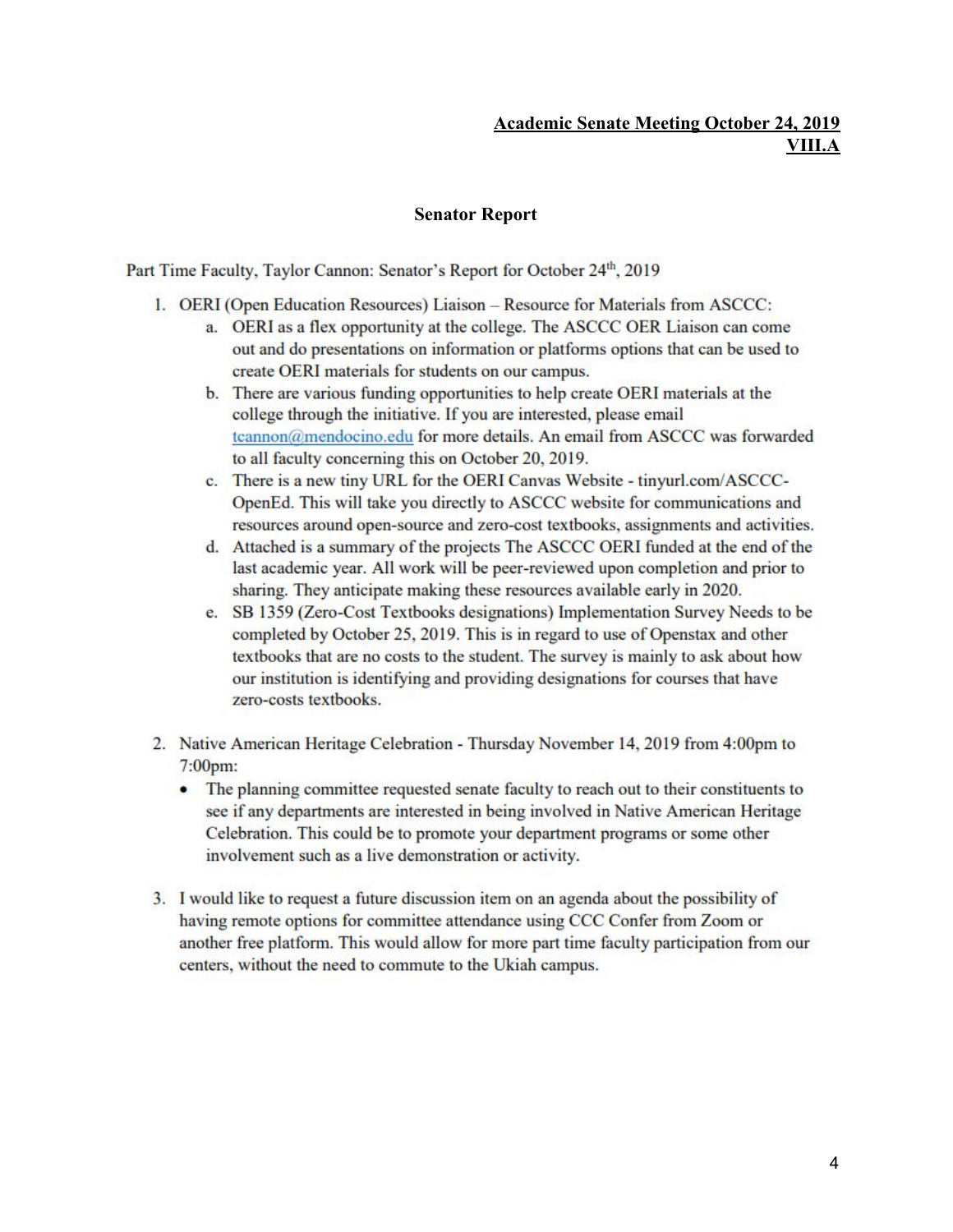# **Academic Senate Meeting October 24, 2019 VIII.B**

## **Academic Senate President's Report**

At the October 9th **Board of Trustees** meeting an ad hoc committee was appointed to work on the timeline for hiring a new Superintendent/President. It will be chaired by Trustee President Pinoli and include Trustees Martinez, Tomkins and the three constituent presidents (me, Jeana Thompson and Judy Kanavle. Our first meeting is scheduled for October 22nd. After an interview held during the meeting, the board selected Noel O'Neill as a provisional board member representing Trustee-Area 1. The adopted 2019/20 budget is projected to have a 26.6% reserve. This does not include potential fluctuations in health benefit costs, future collective bargaining settlements or future staffing decisions (that are currently not accounted for).

The **Planning and Budgeting** (PBC) committee met October 7th. Staffing Committee rankings were reviewed with the "cost analysis" for each position. It is anticipated that PBC will make a recommendation to the Interim Superintendent/President for hiring soon. The 2019/20 budget and projections were reviewed (as noted above in BOT report). We are very close on the *50% Law* (50.02%), however there are multiple factors that can influence in the coming months. This will be monitored closely. Two classified staff replacements were approved: Accounting Specialist and Learning Center Assistant. In addition, the *2019/2020 District Priorities* were approved as follows:

- Support the Superintendent/President and College to retain focus on student success, resulting in:
	- Support the preparation for our upcoming accreditation visit while continuing the cycle of assessing student learning and comprehensive planning to sustain our continuous improvement process and improve institutional effectiveness.
	- Strengthening educational opportunities and sustaining enrollments for the Mendocino-Lake Community College District through collaborations with schools, business/industry, civic organizations, government, non-profits, Native American communities and other community groups while always considering the best use of our available resources.
	- Supporting equity-minded professional development opportunities, instructional and student service strategies and practices that facilitate student success.
	- Strengthening our inclusive, equitable, ethnically and ideologically diverse college culture to be more welcoming to all students and increase access and completion for all students, including underrepresented students and students of color.